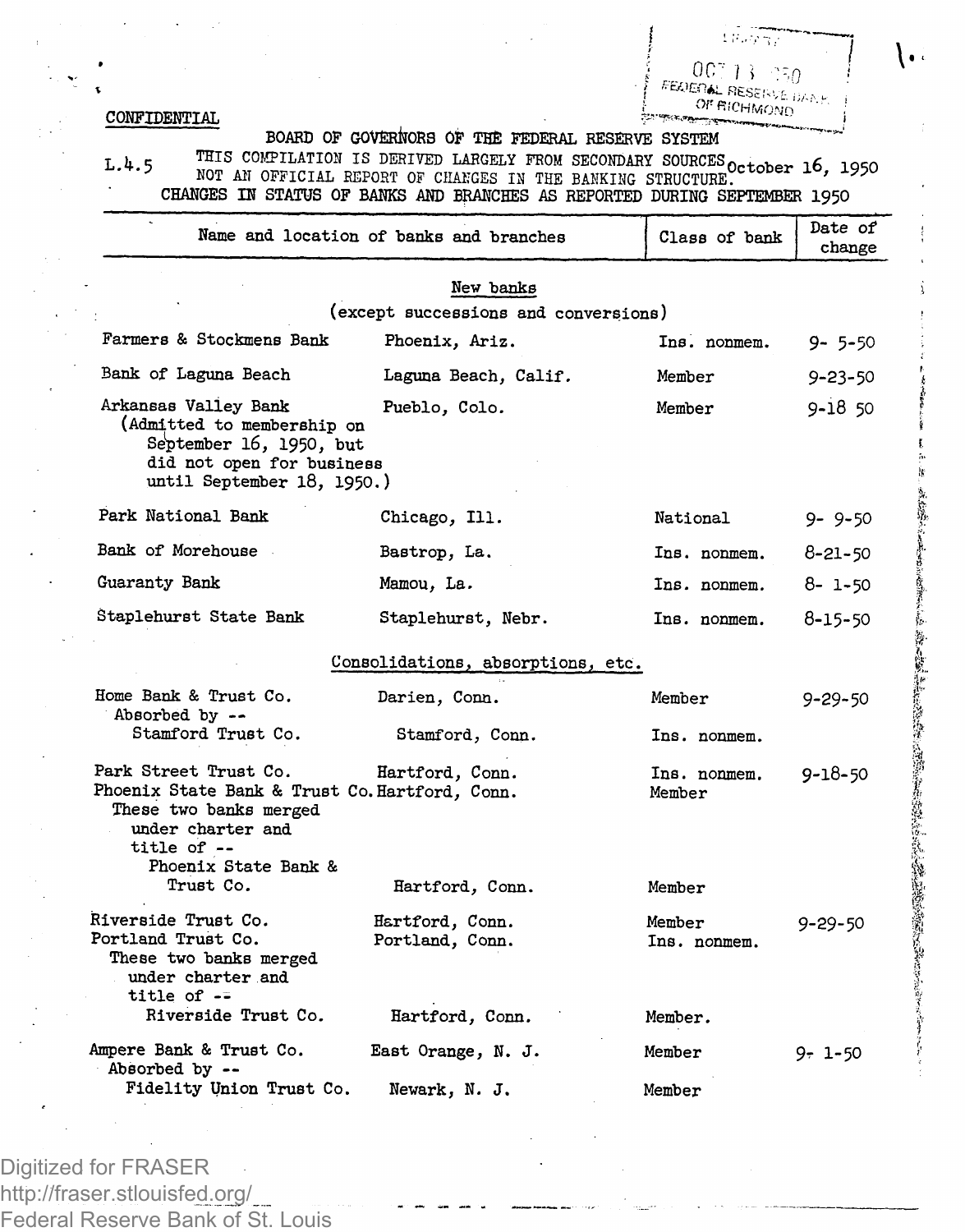|                                                                                                                | Name and location of banks and branches                                                                               | Class of bank          | Date of<br>change |
|----------------------------------------------------------------------------------------------------------------|-----------------------------------------------------------------------------------------------------------------------|------------------------|-------------------|
|                                                                                                                |                                                                                                                       |                        |                   |
|                                                                                                                | Consolidations, absorptions, etc. (Cont'd)                                                                            |                        |                   |
| Bankers Trust Co.<br>Lawyers Trust Co,<br>These two banks merged<br>under charter and title<br>$of --$         | New York, N. Y.<br>New York, N. Y.                                                                                    | Member<br>Member       | 9-18-50           |
| Bankers Trust Co.                                                                                              | New York, N.Y.                                                                                                        | Member                 |                   |
| Citizens National Bank<br>Absorbed by --                                                                       | Bentleyville, Pa.                                                                                                     | National               | 9-18-50           |
| Peoples City Bank                                                                                              | McKeesport, Pa.                                                                                                       | Member                 |                   |
|                                                                                                                | Withdrawal of State bank from Federal Reserve Membership                                                              |                        |                   |
| Miami Deposit Bank                                                                                             | Yellow Springs, Ohio                                                                                                  | Insurance<br>continued | $9 - 11 - 50$     |
|                                                                                                                | Changes in name or location                                                                                           |                        |                   |
| South Side Bk. of Bay Shore, N.Y.<br>Name changed to --<br>South Side Bank                                     | Bay Shore, N. Y.                                                                                                      | Member                 | 8- 5-50           |
|                                                                                                                | Branches established<br>(excluding offices at military reservations but in-<br>cluding banks converted into branches) |                        |                   |
| Desert Bank<br>Palm Springs Branch<br>(De novo)                                                                | Cathedral City, Calif.<br>456 N. Palm Canyon Drive<br>Palm Springs, Calif.                                            | Ins. nonmem.           | $9 - 5 - 50$      |
| Citizens National Trust &<br>Savings Bank<br>South Gate Branch<br>(De novo)                                    | Los Angeles, Calif.<br>4300 Tweedy Blvd.<br>South Gate, Calif.                                                        | National               | $9 - 16 - 50$     |
| Phoenix State Bank & Trust Co. Hartford, Conn.<br>Park Street Office<br>(Formerly Park Street<br>Trust $Co.$ ) | Park & Broad Streets                                                                                                  | Member                 | 9-18-50           |
| Riverside Trust Co.<br>Portland Branch<br>(Formerly Portland Trust Co.)                                        | Hartford, Conn.<br>Portland, Conn.                                                                                    | Member                 | 9-29-50           |
| Fidelity Title & Trust Co.<br>Eastside Office<br>(De novo)                                                     | Stamford, Conn.<br>850 Main Street                                                                                    | Ins. nonmem.           | 8-15-50           |
| Stamford Trust Co.<br>Home Bank Office                                                                         | Stamford, Conn.<br>Darien, Conn.                                                                                      | Ins. nonmem.           | 9-29-50           |

Federal Reserve Bank of St. Louis

*- 2 -*

 $\ddot{\phantom{a}}$ 

 $\frac{1}{2}$ l,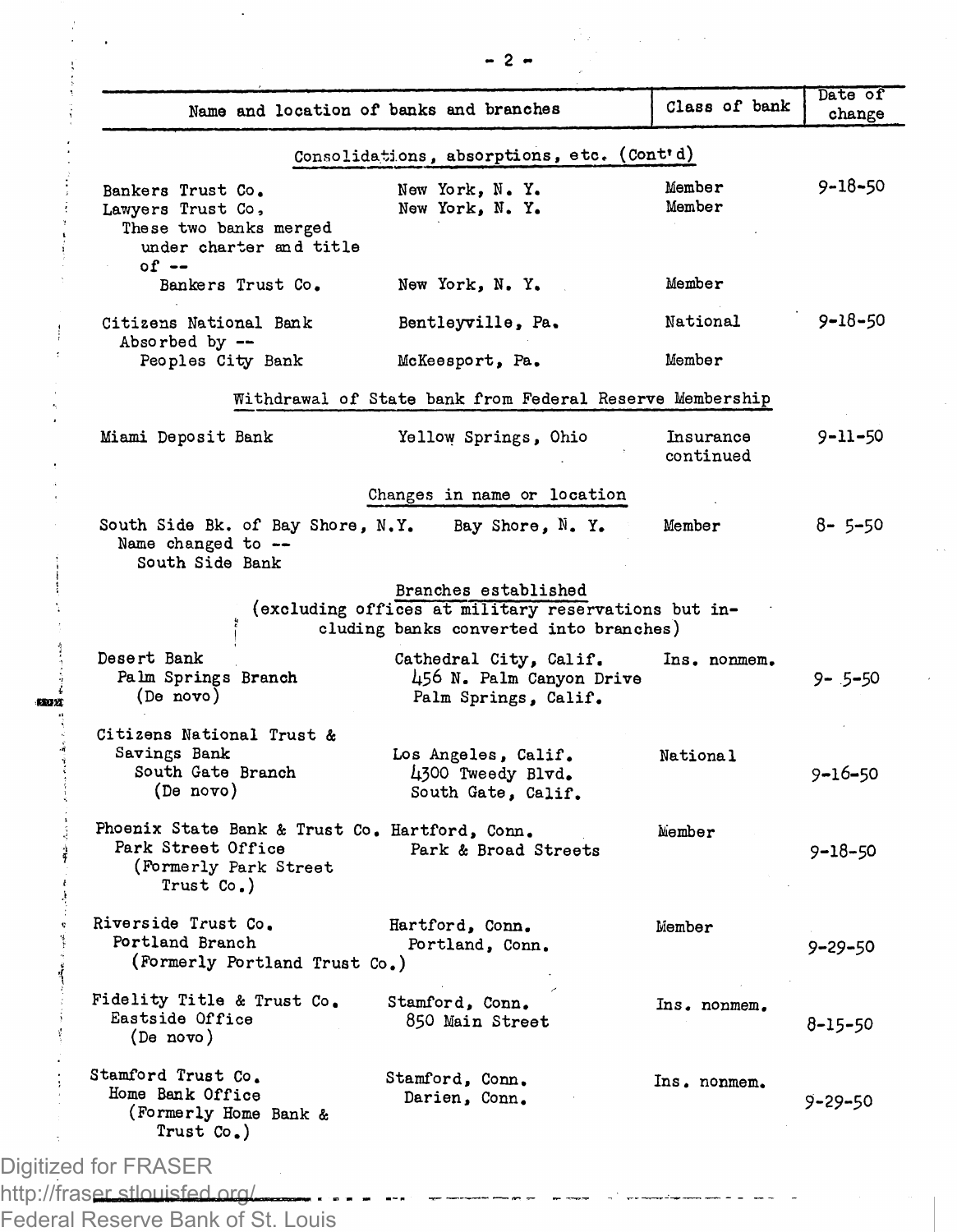|                                              | Branches established (Cont'd)                                                                 |              |               |
|----------------------------------------------|-----------------------------------------------------------------------------------------------|--------------|---------------|
|                                              | (excluding offices at military reservations but in-<br>cluding banks converted into branches) |              |               |
| City Bank                                    | Detroit, Mich.                                                                                | Member       |               |
| Michigan State Fair                          |                                                                                               |              |               |
| Grounds Branch<br>(De novo; temporary branch | Michigan State Fair Grounds                                                                   |              | $9 - 1 - 50$  |
| open from September 1,                       |                                                                                               |              |               |
| 1950 to September 10,                        |                                                                                               |              |               |
| 1950.)                                       |                                                                                               |              |               |
| Fidelity Union Trust Co.                     | Newark, N.Y.                                                                                  | Member       |               |
| Ampere Office                                | East Orange, N. J.                                                                            |              | 9- 1-50       |
| (Formerly Ampere Bank &                      |                                                                                               |              |               |
| Trust Co.)                                   |                                                                                               |              |               |
| Trenton Banking Co.                          | Trenton, N. J.                                                                                | Ins. nonmem. |               |
| Ewing Branch                                 | Pennington Road & North                                                                       |              | 8-21-50       |
| (De novo)                                    | Olden Ave., Ewing Township                                                                    |              |               |
| State Bank of Albany                         | Albany, N.Y.                                                                                  | Member       |               |
| Time Sales Department                        | 527 Central Avenue                                                                            |              | 9-25-50       |
| (De novo)                                    |                                                                                               |              |               |
| Bankers Trust Co.                            | New York, N. Y.                                                                               | Member       |               |
| 111 Broadway Office                          | 111 Broadway                                                                                  |              | 9-18-50       |
| (Formerly Lawyers Trust Co.)                 |                                                                                               |              |               |
| Community Savings Bank                       | Rochester, N.Y.                                                                               | Ins. nonmem. |               |
| Waring Road Office                           | 258 Waring Road                                                                               |              | 9-21-50       |
| (De novo)                                    |                                                                                               |              |               |
| Bank of Mount Olive                          | Mount Olive, N. C.                                                                            | Ins. nonmem. |               |
| Calypso Branch                               | Calypso, N. C.                                                                                |              | $9 - 5 - 50$  |
| (De novo)                                    |                                                                                               |              |               |
| Planters National Bank &                     |                                                                                               |              |               |
| Trust Co.                                    | Rocky Mount, N. C.                                                                            | National     |               |
| Church Street Office                         | 133 North Church St.                                                                          |              | 9-29-50       |
| (De novo)                                    |                                                                                               |              |               |
| First National Bank                          | Eugene, Ore.                                                                                  | National     |               |
| Springfield Branch                           | 665 East Main Street                                                                          |              | 9-16-50       |
| (De novo)                                    | Springfield, Ore.                                                                             |              |               |
| Peoples City Bank                            | McKeesport, Pa.                                                                               | Member       |               |
| Bentleyville Branch                          | Bentleyville, Pa.                                                                             |              | $9 - 18 - 50$ |
| (Formerly Citizens National                  |                                                                                               |              |               |
| Bank)                                        |                                                                                               |              |               |

http://fraser.stlouisfed.org/ Federal Reserve Bank of St. Louis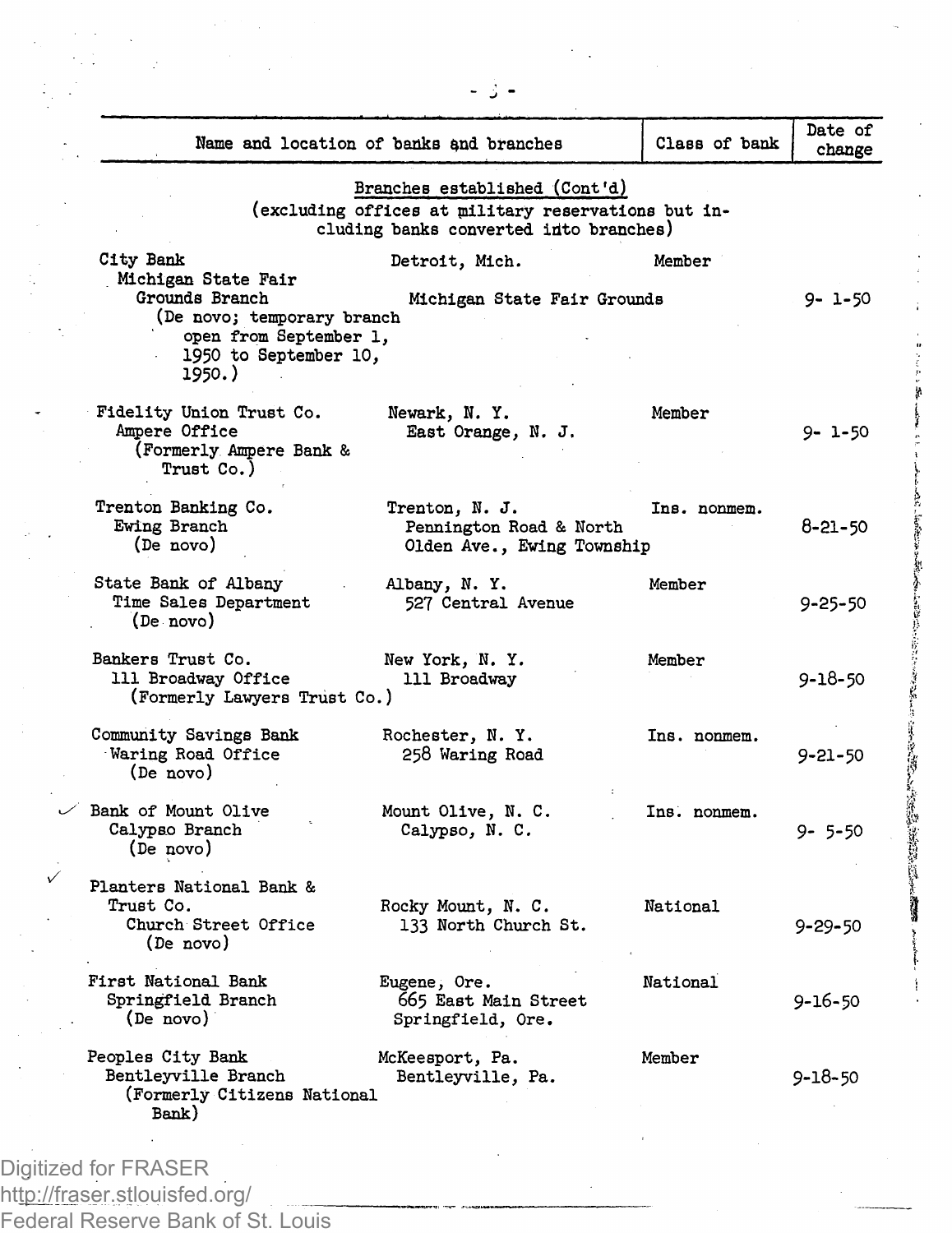|                                                                  |                                                             | Class of bank                                                                                                                                                                                                                                                                                                                                                                                                                                                        | Date of<br>change                                                                                                                                                                                                                                                                                                                                                                  |
|------------------------------------------------------------------|-------------------------------------------------------------|----------------------------------------------------------------------------------------------------------------------------------------------------------------------------------------------------------------------------------------------------------------------------------------------------------------------------------------------------------------------------------------------------------------------------------------------------------------------|------------------------------------------------------------------------------------------------------------------------------------------------------------------------------------------------------------------------------------------------------------------------------------------------------------------------------------------------------------------------------------|
|                                                                  |                                                             |                                                                                                                                                                                                                                                                                                                                                                                                                                                                      |                                                                                                                                                                                                                                                                                                                                                                                    |
|                                                                  |                                                             |                                                                                                                                                                                                                                                                                                                                                                                                                                                                      |                                                                                                                                                                                                                                                                                                                                                                                    |
| Bank of Virginia Beach<br>Bank-By-Auto Branch<br>(De novo)       | Virginia Beach, Va.<br>31st St. & Pacific Ave.              | Ins. nonmem.                                                                                                                                                                                                                                                                                                                                                                                                                                                         | 9-18-50                                                                                                                                                                                                                                                                                                                                                                            |
|                                                                  |                                                             |                                                                                                                                                                                                                                                                                                                                                                                                                                                                      |                                                                                                                                                                                                                                                                                                                                                                                    |
|                                                                  |                                                             |                                                                                                                                                                                                                                                                                                                                                                                                                                                                      |                                                                                                                                                                                                                                                                                                                                                                                    |
| Bank of America, N.T. & S.A.<br>Camp Cooke Facility              | San Francisco, Calif.<br>Lompoc, Calif.                     | National                                                                                                                                                                                                                                                                                                                                                                                                                                                             | 9-18-50                                                                                                                                                                                                                                                                                                                                                                            |
| Rapides Bank & Trust Co.<br>Camp Polk Facility                   | Alexandria, La.<br>Camp Polk. La.                           | Member                                                                                                                                                                                                                                                                                                                                                                                                                                                               | $9 - 27 - 50$                                                                                                                                                                                                                                                                                                                                                                      |
|                                                                  |                                                             |                                                                                                                                                                                                                                                                                                                                                                                                                                                                      |                                                                                                                                                                                                                                                                                                                                                                                    |
| Bankers Trust Company<br>Empire State Office                     | New York, N.Y.<br>350 Fifth Avenue<br>Manhattan, N.Y.       | Member                                                                                                                                                                                                                                                                                                                                                                                                                                                               | 9-15-50                                                                                                                                                                                                                                                                                                                                                                            |
| Fourteenth Street Office                                         | 80 Eighth Avenue<br>Manhattan, N.Y.                         |                                                                                                                                                                                                                                                                                                                                                                                                                                                                      |                                                                                                                                                                                                                                                                                                                                                                                    |
| 203 Montague St. Office                                          | 203 Montague Street<br>Brooklyn, N.Y.                       |                                                                                                                                                                                                                                                                                                                                                                                                                                                                      |                                                                                                                                                                                                                                                                                                                                                                                    |
| Trust Co.)                                                       |                                                             |                                                                                                                                                                                                                                                                                                                                                                                                                                                                      |                                                                                                                                                                                                                                                                                                                                                                                    |
|                                                                  |                                                             |                                                                                                                                                                                                                                                                                                                                                                                                                                                                      |                                                                                                                                                                                                                                                                                                                                                                                    |
| Security-First National Bank<br>El Centro Branch<br>Changed from | Los Angeles, Calif.<br>El Centro, Calif.<br>492 Main Street | National                                                                                                                                                                                                                                                                                                                                                                                                                                                             |                                                                                                                                                                                                                                                                                                                                                                                    |
|                                                                  |                                                             |                                                                                                                                                                                                                                                                                                                                                                                                                                                                      |                                                                                                                                                                                                                                                                                                                                                                                    |
|                                                                  |                                                             |                                                                                                                                                                                                                                                                                                                                                                                                                                                                      |                                                                                                                                                                                                                                                                                                                                                                                    |
| Inglewood Branch<br>Changed from<br>Changed to                   | Inglewood, Calif.<br>101 South La Brea Ave.                 |                                                                                                                                                                                                                                                                                                                                                                                                                                                                      | $9 - 15 - 50$                                                                                                                                                                                                                                                                                                                                                                      |
|                                                                  | Changed to                                                  | Name and location of banks and branches<br>made by Treasury Department)<br>(Formerly branches of Lawyers<br>Trust Company, New York<br>which was absorbed by Bankers<br>496 Main Street<br>(This change is due to re-<br>numbering of street and does<br>not represent a change in the<br>actual location. Change was<br>reported to the Federal Reserve<br>Bank of San Francisco on August<br>31, 1950; the date on which the<br>change occurred was not reported.) | Branches established (Cont'd)<br>(excluding offices at military reservations but in-<br>cluding banks converted into branches)<br>Branches or offices established at military reservations<br>(including "banking facilities" provided through arrangements<br>Branches acquired by absorption or purchase<br>Changes in name or location of branches<br>101 South Commercial Ave. |

Federal Reserve Bank of St. Louis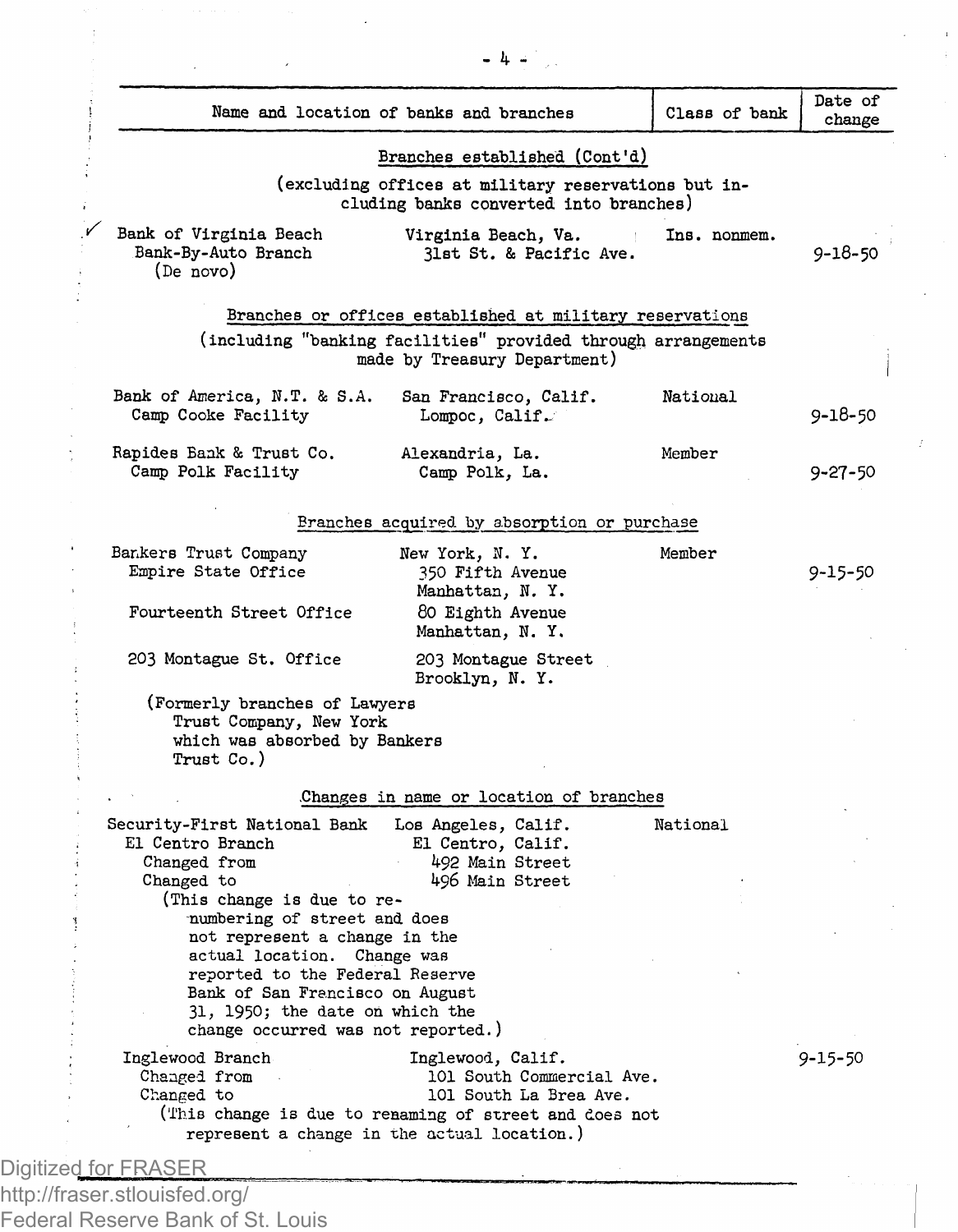|                                                                                                                                                                                                                                                                                                                                                       | Name and location of banks and branches                                                                                                         | Class of bank | Date of<br>change |
|-------------------------------------------------------------------------------------------------------------------------------------------------------------------------------------------------------------------------------------------------------------------------------------------------------------------------------------------------------|-------------------------------------------------------------------------------------------------------------------------------------------------|---------------|-------------------|
| Changes in name or location of branches (Cont'd)                                                                                                                                                                                                                                                                                                      |                                                                                                                                                 |               |                   |
| American Trust Co.<br>Mission-Ocean Avenue Branch<br>Moved from<br>Moved to                                                                                                                                                                                                                                                                           | San Francisco, Calif.<br>4648 Mission Street<br>4727 Mission Street                                                                             | Member        | 9-25-50           |
| North Berkeley Office<br>Moved from<br>Moved to                                                                                                                                                                                                                                                                                                       | Berkeley, Calif.<br>1799 Solano Avenue<br>1800 Solano Avenue                                                                                    |               | 9-18-50           |
| Bank of America, N.T. & S. A.<br>Balboa Branch<br>Changed from<br>Changed to<br>(This change is due to re-<br>naming of street and does<br>not represent a change in<br>actual location. Change was<br>reported to the Federal Reserve<br>Bank of San Francisco on September<br>12, 1950; the date on which the<br>change occurred was not reported.) | San Francisco, Calif.<br>Balboa, Calif.<br>615 East Central Ave.<br>615 East Balboa Blvd.                                                       | National      |                   |
| Van Dyke - University Branch<br>Moved from<br>Moved to<br>and renamed --<br>University-Highland Branch                                                                                                                                                                                                                                                | San Diego, Calif.<br>4246 University Ave.<br>4444 University Ave.                                                                               |               | 9-18-50           |
| Crocker First National Bank<br>Oakland Branch<br>Moved from<br>Moved to                                                                                                                                                                                                                                                                               | San Francisco, Calif.<br>Oakland, Calif.<br>1226 Franklin Street<br>360 14th Street                                                             | National      | $9 - 11 - 50$     |
| Chemical Bank & Trust Co.<br>Limited Branch<br>Moved from<br>Moved to                                                                                                                                                                                                                                                                                 | New York, N.Y.<br>405 East 42nd Street<br>4th Floor of Secretarial<br>Building of the United<br>Nations at East River<br>Drive and 44th Street. | Member        | 9- 1-50           |
| County Trust Co.<br>Hartsdale Office<br>Moved from<br>Moved to                                                                                                                                                                                                                                                                                        | White Plains, N.Y.<br>Hartsdale, N.Y.<br>Station Plaza<br>232 East Hartsdale Ave.                                                               | Member        | 9-11-50           |
| Old National Bank<br>Rosalia Branch<br>Moved from<br>Moved to                                                                                                                                                                                                                                                                                         | Spokane, Wash.<br>Rosalia, Wash.<br>N.W. Corner Whitman &<br>5th Streets<br>S.W. Corner Whitman &                                               | National      | 9-5-50            |
| Digitized for FRASER<br>httn://fraear etlouiefad ora/                                                                                                                                                                                                                                                                                                 | 6th Streets                                                                                                                                     |               |                   |

http://fraser.stlouisfed.org/ Federal Reserve Bank of St. Louis 「神」というのとのための状況のないとは、また、このことを見ることをあることをしている

 $\ddot{\mathbf{r}}$